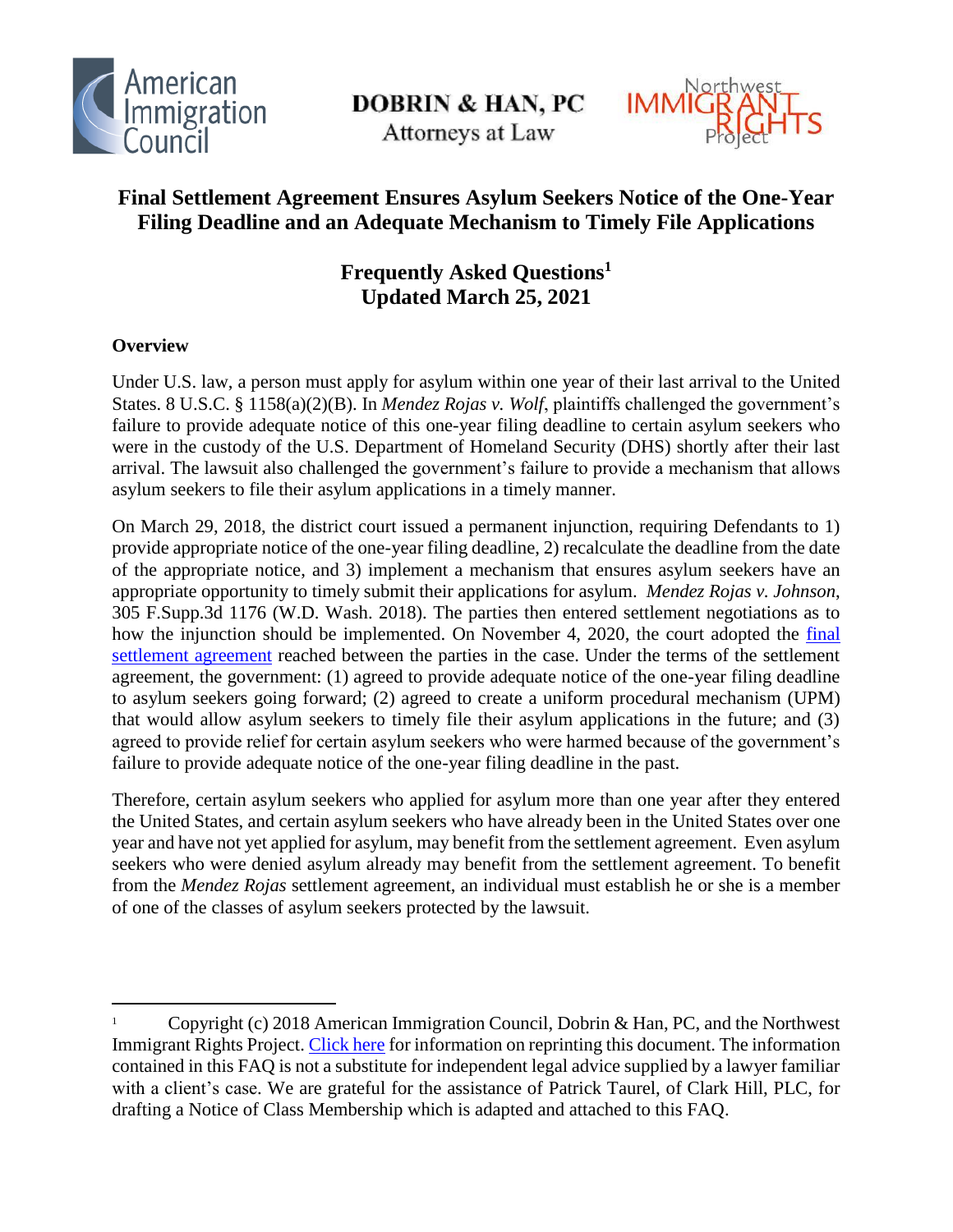A class member must come forward to establish her class membership and request relief under the settlement. **All claims for relief under the** *Mendez Rojas* **settlement agreement must be submitted on or before April 22, 2022**. **2**

Detailed information about the *Mendez Rojas* litigation and the terms of the final settlement agreement, including eligibility requirements for class membership and the process through which to request relief, may be found below.

# **Background**

On March 29, 2018, the U.S. District Court for the Western District of Washington granted summary judgment on behalf of the classes presented in *[Mendez Rojas v. Johnson](https://www.americanimmigrationcouncil.org/sites/default/files/litigation_documents/mendez-rojas_v_johnson_order_granting_motion_for_summary_judgement.pdf)*, 305 F. Supp. 3d 1176 (W.D. Wash. 2018), holding that the government's failure to provide adequate notice of the one-year filing deadline for asylum applications constitutes a violation of the immigration statue, the Administrative Procedure Act (APA), and class members' due process rights under the Fifth Amendment. In addition, the court held that the government's failure to provide a uniform mechanism through which class members can timely file their asylum applications also violates the immigration statute and the APA.

The government initially appealed the court's decision, but the parties entered into an interim stay agreement pending resolution of settlement negotiations on how to implement the district court's order. Under the terms of the interim stay agreement, Defendants agreed to treat as timely filed all pending and newly filed asylum applications that were adjudicated during the stay filed by class members who did not have final orders of removal. Furthermore, during the pendency of the interim stay agreement, the government agreed to use a broad reading of the class definition, which included individuals who fell within one of the class definitions "regardless of when class members were released from custody, by which component they were detained, the length of their detention, or when the NTA [Notice to Appear] was issued."

After settlement negotiations, the parties reached a final settlement agreement, which was approved by the court on November 4, 2020. **Although similar to the interim stay agreement in many ways, the final settlement agreement incorporates modified class definitions and provides final forms of relief**.

Under the terms of the final settlement agreement, **Defendants will accept as timely filed any asylum application from a class member that was filed or is filed on or before April 22, 2022, where the class member files the appropriate notice of class membership. In order to benefit from the agreement, the class member must take action before April 22.** Detailed information

 $\overline{2}$ <sup>2</sup> Although the final settlement agreement lists the date by which asylum applications or claims of class membership must be filed to receive the benefit of the settlement as March 31, 2022, the correct date is **April 22, 2022**. This is because the parties agreed that the deadline would be dependent upon the date by which Defendants *both* issued prospective notice of the one-year filing deadline and implemented the new uniform procedural mechanism. Because there was a delay in implementing the new uniform procedural mechanism, the deadline for class members to file asylum applications under the terms of the final settlement agreement that would be treated as timely filed for purposes of the one-year deadline was extended to April 22, 2022.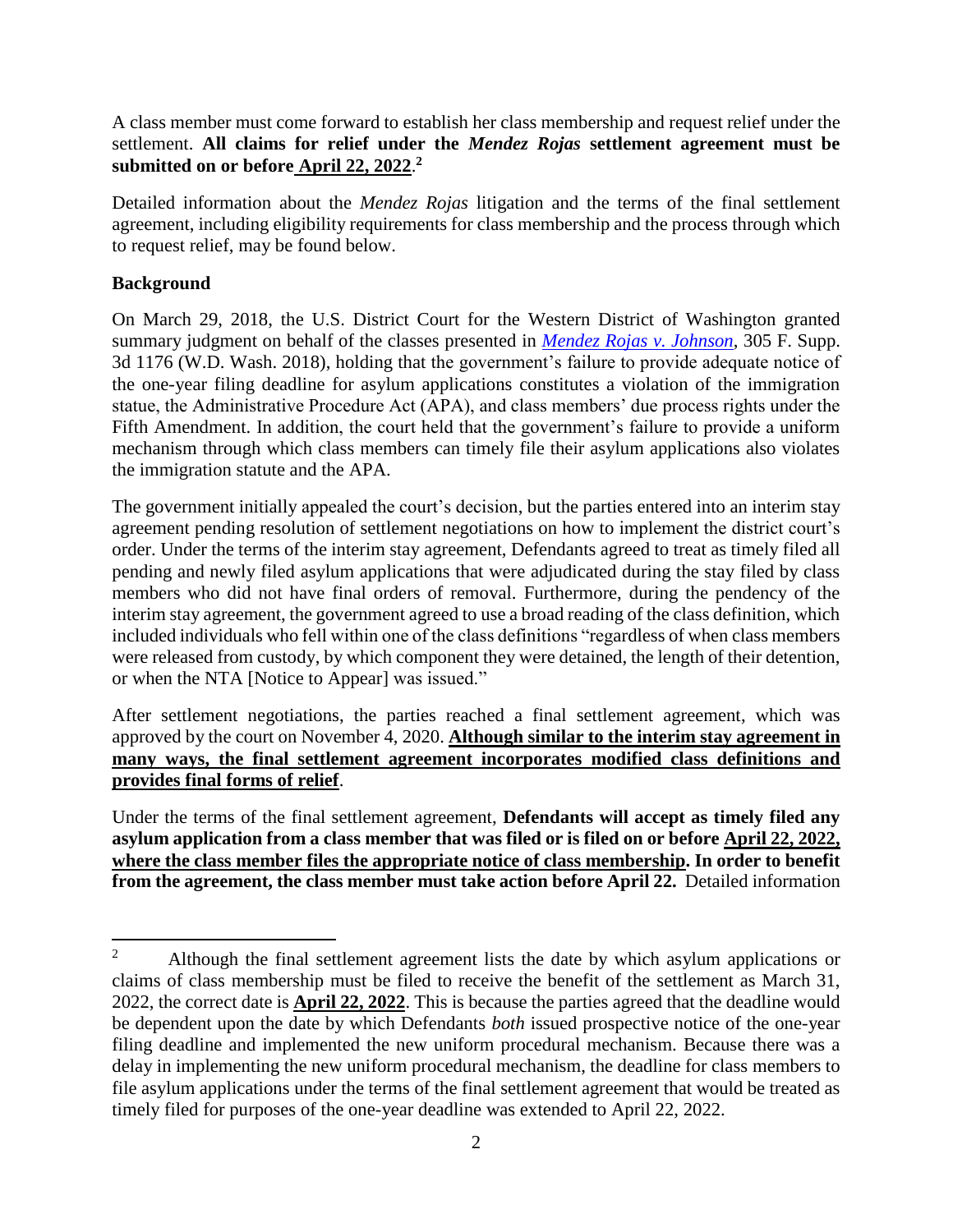about how to benefit from this relief depending on the stage of immigration proceedings may be found below. *See* Questions 6-10.

# **1. Who is a member of the** *Mendez Rojas* **classes?**

To benefit from the final settlement agreement, an individual must be a member of one of the two classes certified in the case, as modified by the final settlement agreement:

**Class A** comprises individuals who:

- Were encountered by DHS upon arrival or within fourteen days of unlawful entry;
- Were released by DHS after having been found to have a credible fear of persecution or torture within the meaning of 8 U.S.C.  $\S$  1225(b)(1)(B)(ii) and 8 C.F.R.  $\S$ § 208.30, 1208.30, 1003.42;
- Did not receive individualized notice of the one-year filing deadline for asylum applications; and
- Either
	- o Have not filed an asylum application; or
	- o Filed an asylum application more than one year after their last arrival in the United States.

Class A is divided into two sub-classes: i) those who *are not* in removal proceedings; and ii) those who *are* in removal proceedings.

**Class B** comprises individuals who:

- Were encountered by DHS upon arrival or within fourteen days of unlawful entry;
- Expressed a fear of return to their country of origin;
- Were released from DHS custody upon issuance of an NTA;
- Did not receive individualized notice of the one-year filing deadline for asylum applications; and
- **•** Either
	- o Have not filed an asylum application; or
	- o Filed an asylum application more than one year after their arrival in the United States.

Class B is divided into two sub-classes: i) those who *are not* in removal proceedings; and ii) those who *are* in removal proceedings.

# **2. What is "individualized notice"?**

For purposes of the class definitions, only notice provided by an employee of the Defendants constitutes individualized notice. The Defendants in this case include DHS and the Executive Office for Immigration Review (EOIR). Notice provided by a third party, including "Legal Orientation Program" (LOP) presentations provided by subcontractors to EOIR, does not constitute individualized notice.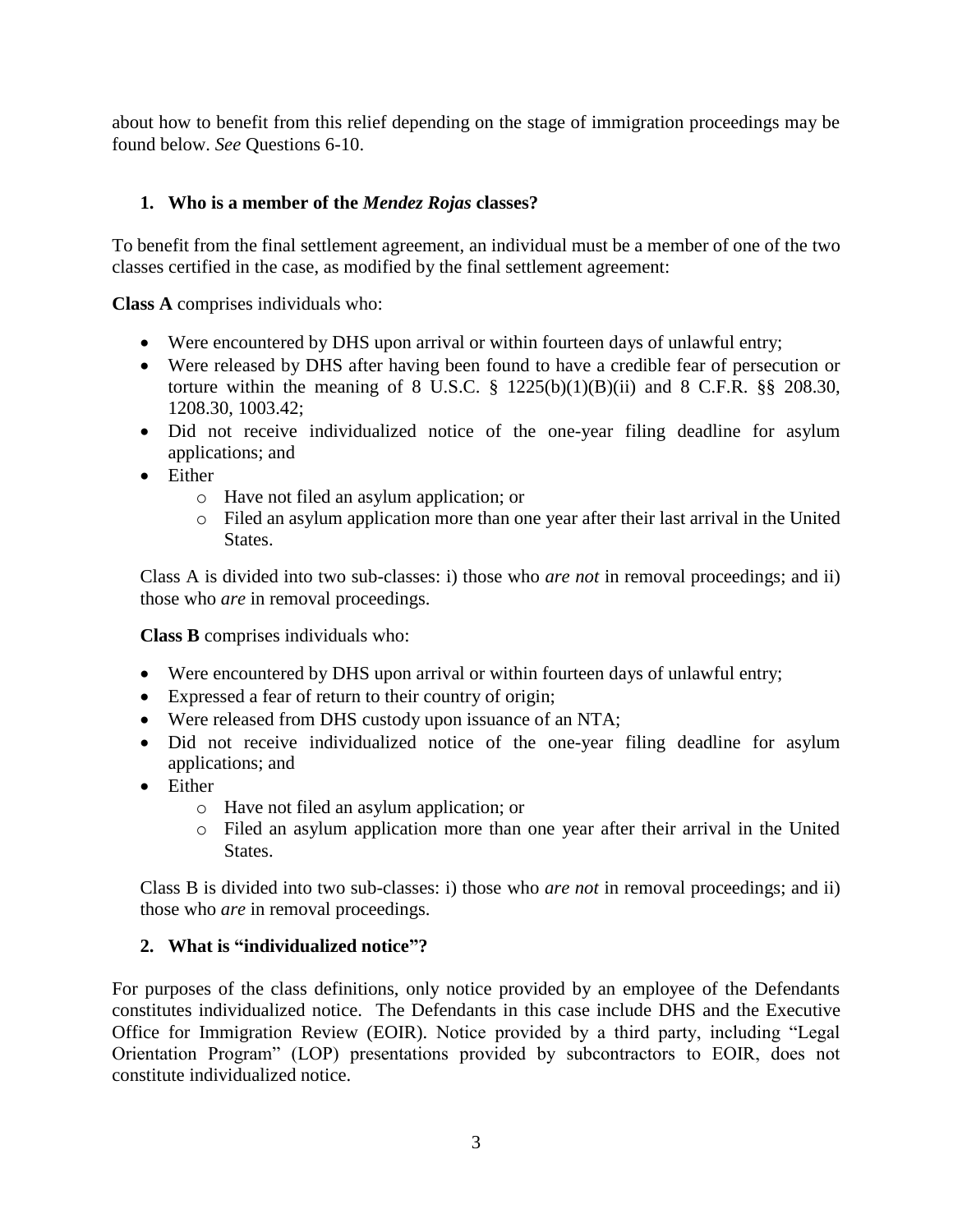# **3. How do I determine if my client "expressed a fear of return to their country of origin"?**

While Class A membership is readily ascertainable based on the credible fear proceedings, Class B membership focuses on whether the individual "expressed a fear of return to their country of origin." The expression of fear element of Class B membership captures whether the individual placed DHS on notice that they may be seeking protection from persecution or torture. A class member does not have to use specific words to assert a fear. A determination of whether a client expressed a fear of return will depend on what the individual recalls saying to any DHS official about why she came to the United States. Credible testimony or a signed affidavit attesting to an expression constitutes sufficient evidence of an expression of fear. However, practitioners should be aware that DHS may seek to introduce evidence that the individual did not express a fear. For example, DHS may seek to introduce a Form I-213, Record of Deportable/Inadmissible [Noncitizen], if the Form I-213 affirmatively indicates that the individual did not express a fear. In such cases, practitioners should review the facts to determine whether there is a basis to challenge any reliance on the Form I-213.<sup>3</sup>

# **4. Are there any limitations to** *Mendez Rojas* **class membership?**

Yes. In addition to establishing the elements of membership in one of the *Mendez Rojas* classes *see* Question 1, *Mendez Rojas* class membership is limited by the following temporal restrictions:

- For potential class members in removal proceedings—Class A(ii) or Class B(ii)—only individuals who were issued NTAs and/or were in removal proceedings **on or after June 30, 2016** qualify for class membership.
- No one who received individualized notice in the form of a revised Form I-862, Notice to Appear, after January 26, 2021, will be considered a class member. The government began issuing revised NTAs with adequate notice of the one-year filing deadline as of June 5, 2020. The government publicly deployed the new uniform procedural mechanism for filing asylum applications on January 26, 2021. Therefore, as of January 26, 2021, the government has complied with its obligations under the final settlement agreement with respect to prospective relief.

However, if individuals remain unable to timely file asylum applications despite the new uniform procedural mechanism, please contact class counsel at [mendezrojas@nwirp.org.](mailto:mendezrojas@nwirp.org)

# **5. What are the benefits of the final settlement agreement?**

*Relief.* **Defendants will accept as timely filed any asylum application from a class member that was filed or is filed on or before April 22, 2022, finding that it complies with the one-**

 $\overline{a}$ 3 *See* Collopy, et al., *Challenges and Strategies Beyond Relief* (American Immigration Lawyers Association, Dec. 29, 2015), at 523-25 (Challenging the Form I-213), *available at* https://www.aila.org/File/Related/11120750b.pdf.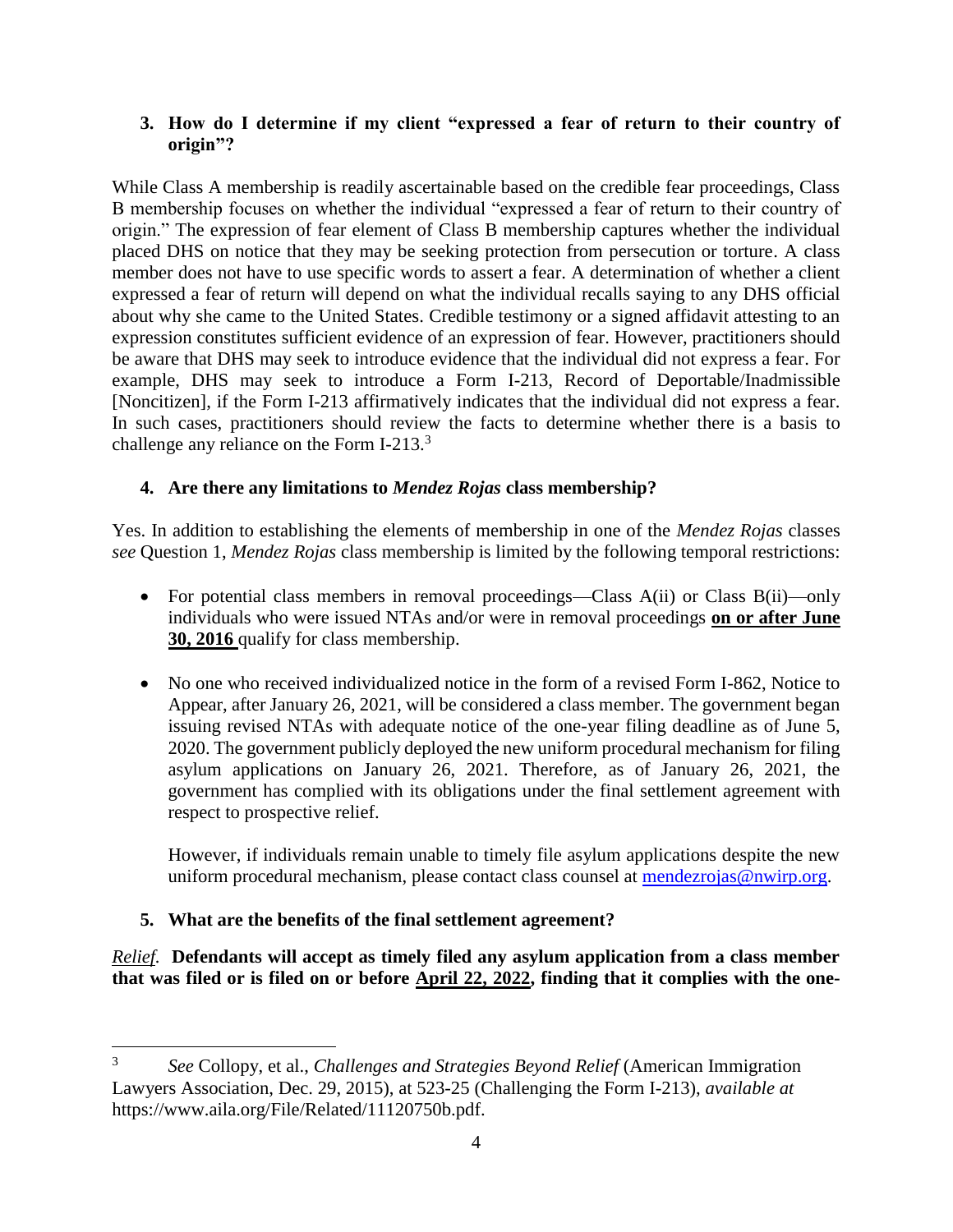**year filing deadline.** Detailed information about how to benefit from this relief depending on the stage of immigration proceedings may be found below. *See* Questions 6-10.

*Prospective notice*. **Rolled out on June 5, 2020**, the government revised Form I-862, Notice to Appear, to contain the following language:

> **One Year Asylum Application Deadline**: If you believe you may be eligible for asylum, you must file Form I-589, Application for Asylum and for Withholding of Removal. The Form I-589, Instructions, and information on where to file the Form can be found at www.uscis.gov/i-589. Failure to file Form I-589 within one year of arrival may bar you from eligibility to apply for asylum pursuant to section  $208(a)(2)(B)$  of the Immigration and Nationality Act.

Asylum seekers who receive the revised Form I-862 will be considered to have been adequately notified of the one-year filing deadline.

The government also revised the Form M-444, Information about Credible Fear Interview in Expedited Removal Cases, to contain similar language. However, the failure to receive the revised Form M-444 will not be considered evidence of a failure to adequately notify an asylum seeker of the one-year deadline.

Uniform procedural mechanism (UPM). The new UPM addresses remaining problems<sup>4</sup> that arise when the government fails to file an NTA with the immigration court in a timely manner. As a result of this delay, asylum seekers had trouble, and were often prevented from, filing their asylum applications within the one-year deadline. Because DHS had issued an NTA, USCIS would assert a lack of jurisdiction over the application and refuse to accept an affirmatively filed asylum application. However, if DHS had not yet filed the NTA with the immigration court, the immigration court likewise would assert a lack of jurisdiction and refuse to accept a defensive asylum application. The new UPM seeks to account for the lapse in time between when an NTA is issued and when it is subsequently filed and docketed with the immigration court, to ensure that asylum seekers have a means through which to submit their applications within the one-year deadline.

A detailed, step-by-step description of the new UPM is available on USICS's website at [www.uscis.gov/i-589](http://www.uscis.gov/i-589) at "Where to File" and on EOIR's website at [https://www.justice.gov/eoir/page/file/1334796/download.](https://www.justice.gov/eoir/page/file/1334796/download)

Significantly, the UPM includes a "Grace Period Rule," to account for the time between when an asylum applicant will have used the UPM to determine where to file her asylum application and

 $\overline{a}$ 

<sup>&</sup>lt;sup>4</sup> Shortly after Plaintiffs filed this case, Defendants changed their policy to address a separate filing issue that Plaintiffs challenged—namely, Defendants' prior policy of requiring persons in removal proceedings to wait to file their asylum application in person at their next master hearing, even though many applicants would not have their hearing until after the first year elapsed. On September 14, 2016, EOIR issued [OPPM 16-01,](https://www.justice.gov/sites/default/files/pages/attachments/2016/09/14/oppm_16-01.pdf) changing its practice to begin allowing asylum applications to be filed at the court window or by mail, rather than requiring that they be filed at a hearing.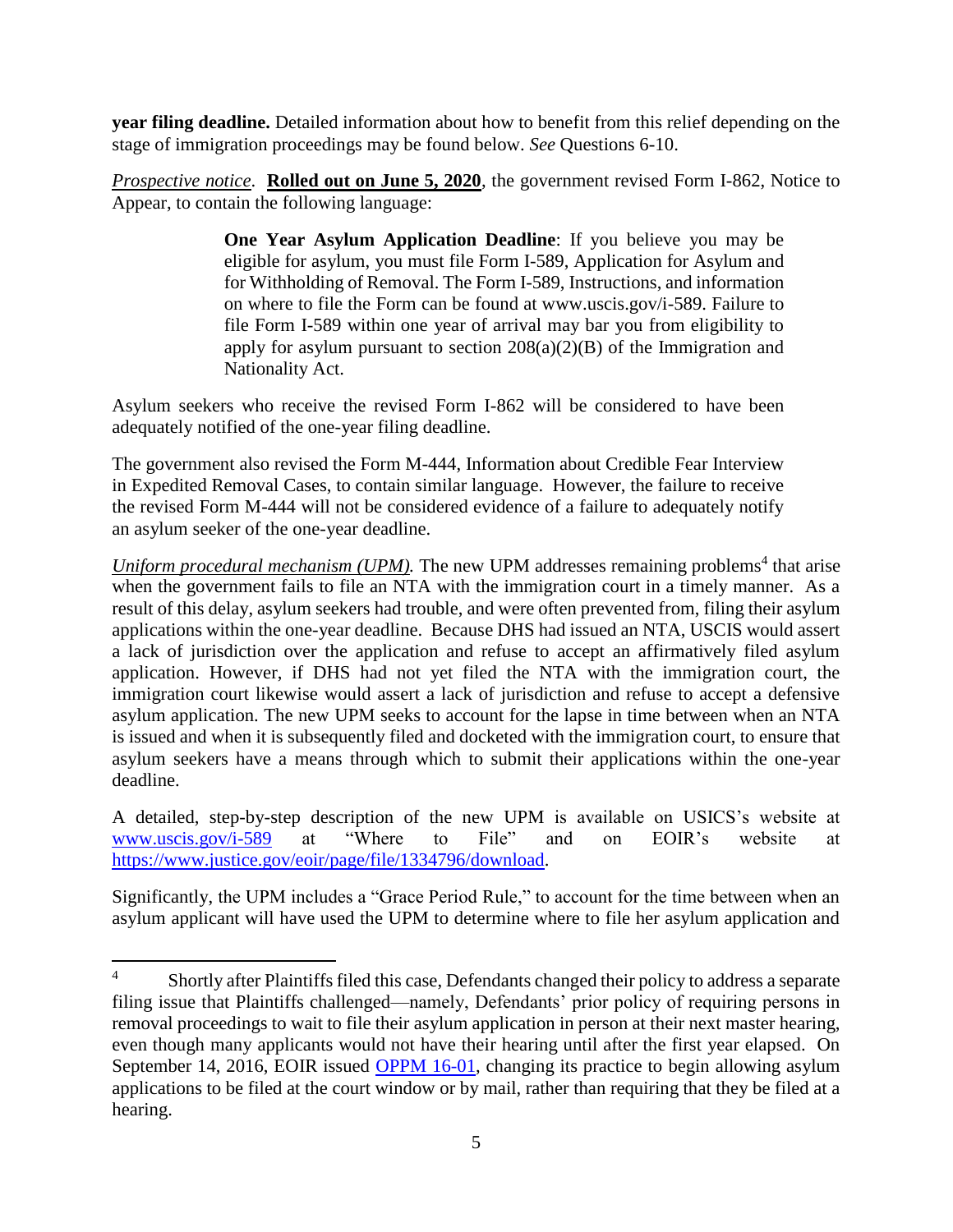when the application arrives at the destined location. The passage of time typically impacts asylum seekers whose NTAs are filed with an immigration court after the asylum application has been mailed to USCIS, but before USCIS has processed it. In the past, USCIS would reject these applications, with potential implications for meeting the one-year deadline. Under the Grace Period Rule, if USCIS determines at the time of receiving the asylum application that an NTA has already been filed and docked with the immigration court:

*If the NTA has been filed and docketed for 21 calendar days or fewer,* USCIS will accept the application, note the date that the application is received by USCIS as the filing date for purposes of making a determination for the one-year deadline, and transfer the filing date and forward the application for adjudication to EOIR.

*If the NTA has been filed and docketed for 22 calendar days or more,* USCIS will reject the application and return it to the asylum applicant with a rejection notice that informs the applicant that the application must be filed with EOIR, informs the applicant of the one-year filing deadline, and provides the applicant with EOIR's Hotline number and Online Automated Case Information, as well as a link to the EOIR website containing a list of immigration courts.

For this reason, practitioners and asylum applicants are strongly encouraged to file their asylum applications as soon as possible after checking the UPM for where to file.

### **6. How can class members with cases pending before EOIR or USCIS benefit from the final settlement agreement?**

Potential class members bear the burden of establishing their class membership. For class members with cases pending before EOIR or USCIS, practitioners should notify the relevant decision maker of the final settlement agreement in *Mendez Rojas* and their client's class membership. Absent evidence that indicates an individual is *not* a class member, credible testimony or a signed affidavit outlining each element of class membership should constitute sufficient evidence. **Please note that in most cases the class member must submit a written notice claiming class membership.** Accompanying this advisory are sample Notices of Class Membership for cases pending before the [Immigration Court,](https://www.nwirp.org/wp-content/uploads/2020/07/IJsamplemembershipclaim.pdf) the [Board of Immigration Appeals](https://www.nwirp.org/wp-content/uploads/2020/07/BIAsamplemembershipclaim.pdf) (BIA), and [USCIS.](https://www.nwirp.org/wp-content/uploads/2020/07/USCISsamplembershipclaim.pdf) *See* Attachments A, B, & C, respectively.

Practitioners must send such notice to the USCIS asylum office, the immigration judge, or the BIA, depending on where their client's case is currently pending, **on or before April 22, 2022**.

*Immigration Court/BIA*: For cases pending in Immigration Court or before the BIA, **practitioners must submit notice of class membership in writing** (and for the Immigration Court, in accordance with the standard filing deadlines unless otherwise directed by the immigration judge). Only pro se applicants may make the claim orally before the immigration court.

*USCIS*: For cases pending before the Asylum Office, notice of class membership **may be made in writing** to the USCIS asylum office with jurisdiction over the pending asylum application either before or after the asylum interview **or orally** during an asylum interview with a USCIS officer. Unless your client is currently scheduled for an interview, it would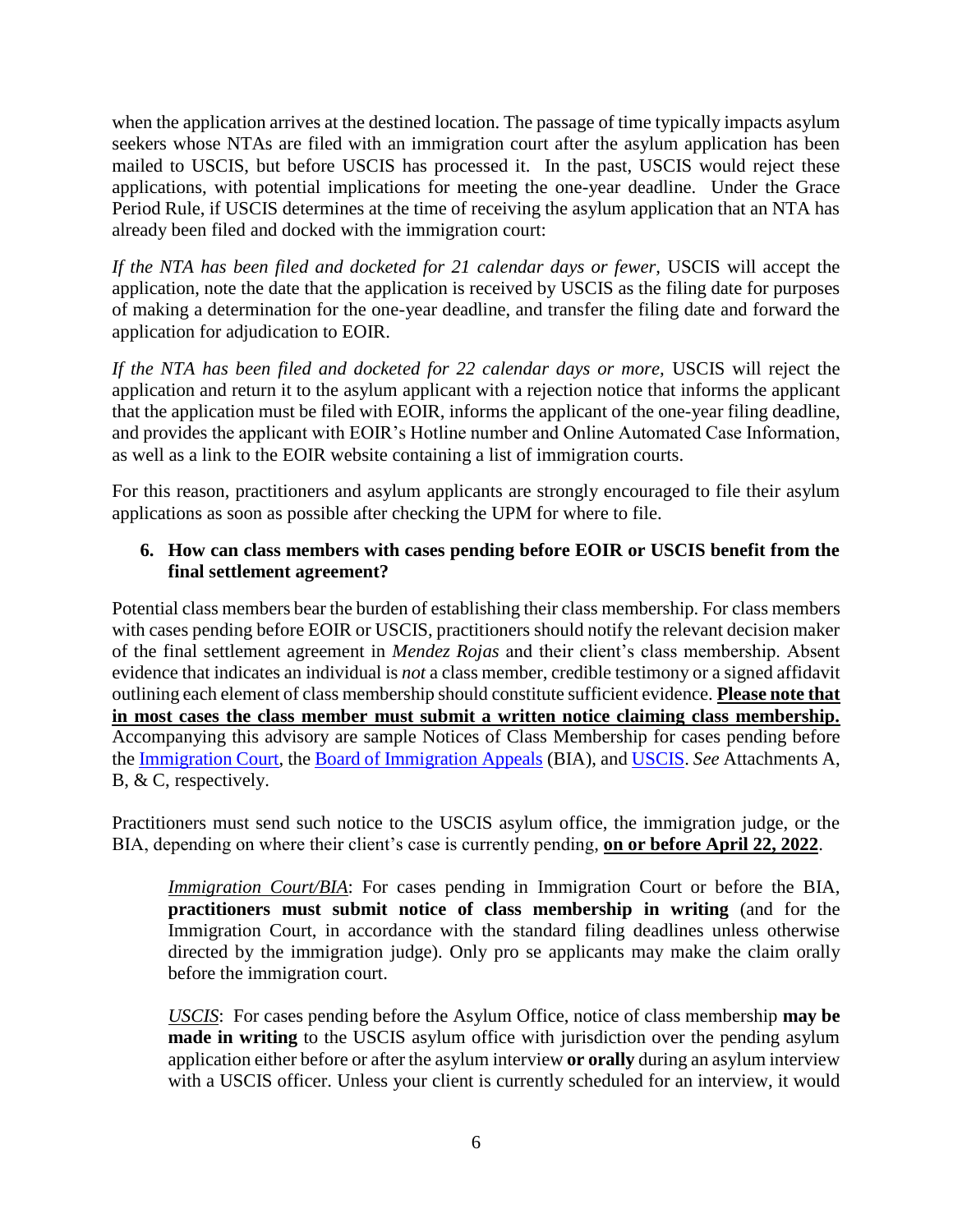be advisable to submit written notice to the asylum office, rather than waiting for the interview to be scheduled or for an NTA to be filed.

If the individual's immigration record contains relevant evidence that the individual may have received individualized notice of the one-year deadline, the government may submit such evidence to the relevant adjudicator to rebut class membership. Practitioners may contest the existence or sufficiency of this evidence of individualized notice, including the timing of the notice.

# **7. Can class members who are not yet in proceedings (i.e., who have been issued an NTA that has not yet been filed with an immigration court) benefit from the final settlement agreement?**

Yes. The final settlement agreement also applies to class members who are not yet in proceedings. Individuals in this situation must receive the benefit of the final settlement agreement as discussed above and practitioners should [notify USCIS](https://www.nwirp.org/wp-content/uploads/2020/07/USCISsamplembershipclaim.pdf) of the final settlement agreement in *Mendez Rojas* and their client's class membership when they submit the asylum application. *See* Attachment C. However, practitioners with class members in this situation should use the new uniform procedural mechanism, *see* Question 5, to determine the relevant adjudicator of the asylum claim as of the date of filing, in case the NTA has recently been filed with an immigration court. If the asylum application has already been submitted to USCIS the applicant or their representative must make sure to submit their written or oral notice of class membership before April 22, 2022.

#### **8. Does a class member need to be represented by an attorney to receive the benefit of the final settlement agreement?**

No. Class members do not need to be represented by attorneys to receive the benefit of the final settlement agreement, but the same burdens and standards apply to both represented and unrepresented class members, with one exception regarding asserting class membership before the Immigration Court:

*Immigration Court*: For cases pending before the Immigration Court, potential class members who are unrepresented may submit their notice of class membership **orally during a recorded Immigration Court proceeding, or in writing** to the Immigration Court with jurisdiction over the proceedings.

We recommend potential class members review their case with an attorney to determine if they are a class member and what action is needed to claim class member benefits.

# **9. Can class members with cases that are administratively closed benefit from the final settlement agreement?**

Yes. To benefit from the final settlement agreement, potential class members must move to recalendar their cases **on or before April 22, 2022**. Accompanying this advisory as Attachment D is a [sample template motion to recalendar.](https://www.nwirp.org/wp-content/uploads/2020/07/Recalendarsample.pdf) If the government moves to recalendar the case, the potential class member still must submit notice of class membership and, if applicable, the asylum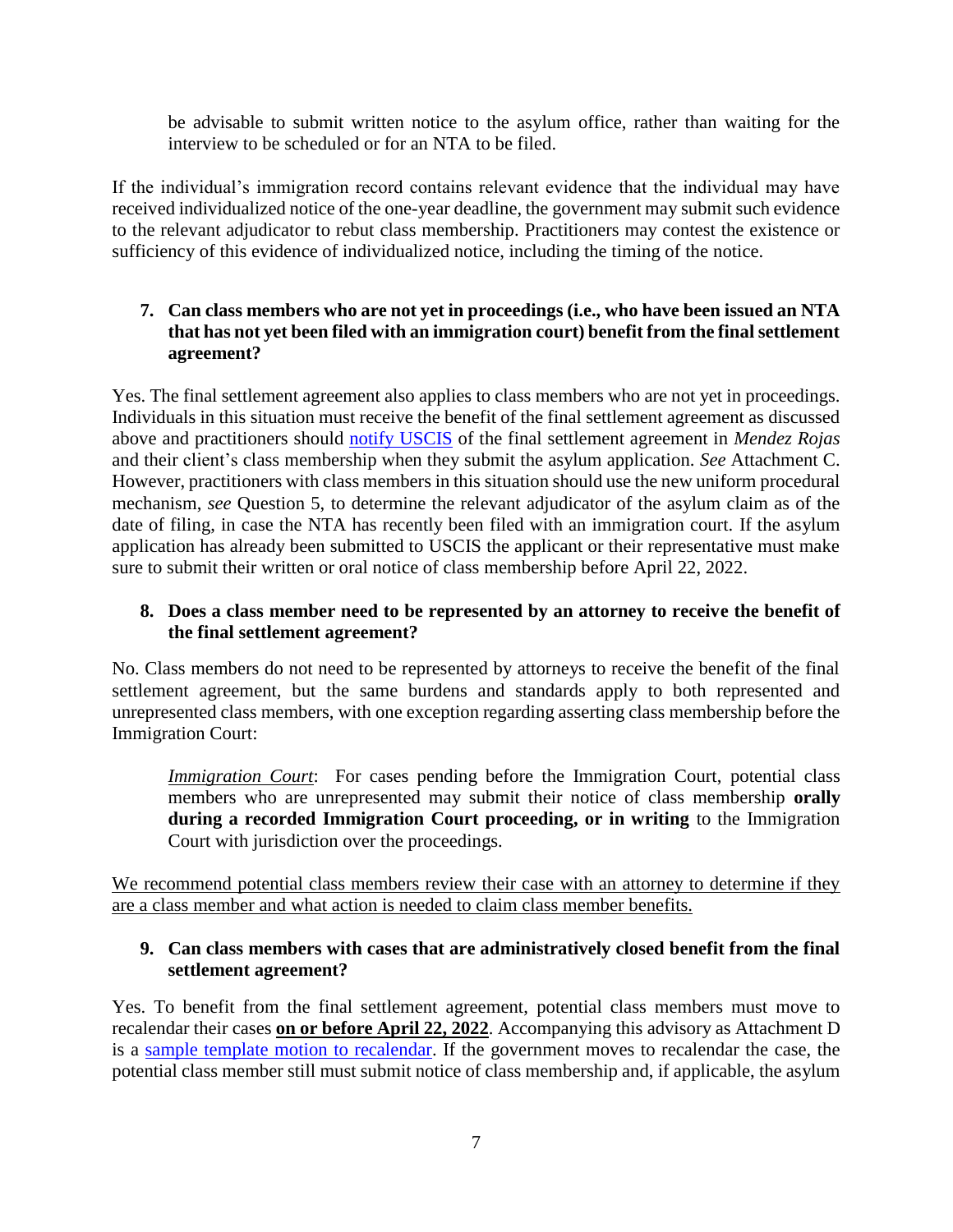application **on or before April 22, 2022** to benefit from the terms of the final settlement agreement.

*For administratively closed cases where an asylum application was either never filed with the immigration court or was withdrawn from consideration prior to administrative closure*, represented or unrepresented potential class members must submit:

- A written [motion to recalendar](https://www.nwirp.org/wp-content/uploads/2020/07/Recalendarsample.pdf) (*see* Attachment D)
- Notice of class membership (*see* Attachments A or B)
- An asylum application (Form I-589)

The motion and accompanying documents should be filed either with the Immigration Court or with the BIA, depending on which entity the case was last before. Potential class members also should provide an updated mailing address via Form EOIR-33, Change of Address Form. The motion should otherwise be in compliance with existing procedures relating to such motions, including service requirements.

*For administratively closed cases where an asylum application was pending at the time the case was administratively closed (and remains pending)*, represented or unrepresented potential class members must submit:

- A written [motion to recalendar](https://www.nwirp.org/wp-content/uploads/2020/07/Recalendarsample.pdf) (*see* Attachment D)
- Notice of class membership (*see* Attachments A or B)

The motion and accompanying documents should be filed either with the Immigration Court or with the BIA, depending on which entity the case was last before. Potential class members also should provide an updated mailing address via Form EOIR-33, Change of Address Form. The motion should otherwise be in compliance with existing procedures relating to such motions, including service requirements.

# **10. Can class members with final administrative orders of removal benefit from the final settlement agreement?**

Yes. Potential class members issued a final administrative order of removal on or after June 30, 2016, based *wholly or in part* on the one-year deadline, may file one motion to reopen (MTR) their removal proceedings **by or on April 22, 2022**.

A class member may file a single MTR filed pursuant to the *Mendez Rojas* settlement agreement that is *exempt from statutory and regulatory time and number requirements*. Thus, if the class member has already filed a motion to reopen based on a separate argument, they still may file a *Mendez Rojas* class member motion to reopen.

*No fee* is required for filing an MTR pursuant to the *Mendez Rojas* settlement agreement.

Accompanying this advisory as Attachment E is a [sample template motion to reopen.](https://www.nwirp.org/uploads/2020/07/Reopensample.pdf) An MTR filed pursuant to the *Mendez Rojas* settlement agreement also should include notice of class membership (*see* Attachments A or B) and the potential class member should provide an updated mailing address via Form EOIR-33, Change of Address Form.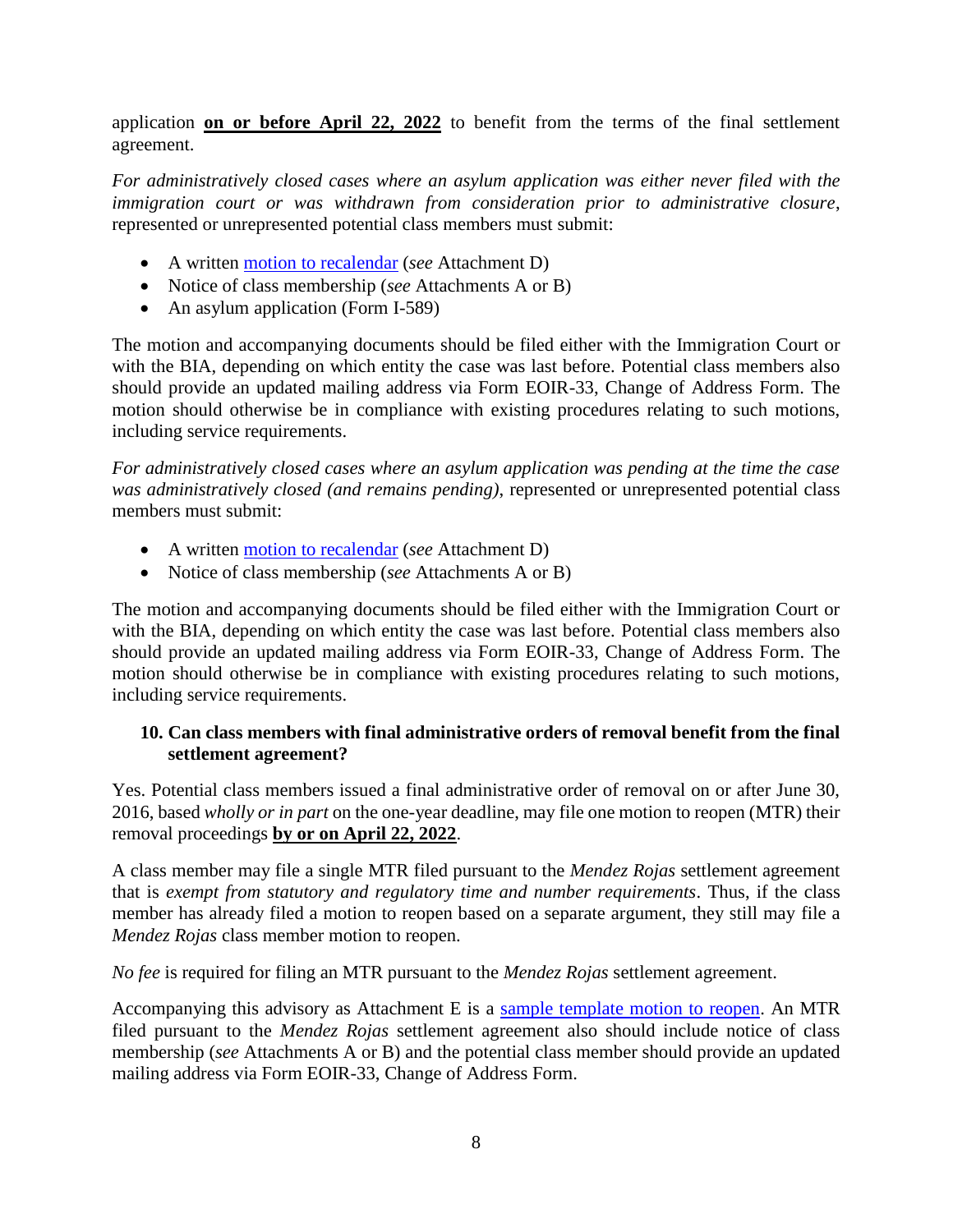The motion should otherwise be in compliance with existing procedures relating to such motions, including service requirements.

*In Absentia Orders*: For individuals with *in absentia* orders of removal, *Mendez Rojas* class membership **may not** be used as an independent basis to move to reopen a case. Potential class members may still assert their class membership on or before April 22, 2022, if the case is reopened, but must otherwise meet the statutory requirements for reopening an *in absentia* order under 8 U.S.C. § 1229a(b)(5)(C).

#### **11. I filed a Notice of Class Membership with the relevant adjudicator while the interim settlement agreement was pending. What do I need to do now?**

If practitioners have previously submitted written notice of class membership during the interim period to the relevant adjudicator in a client's case, this should be sufficient for purposes of the settlement. However, to ensure that there is no confusion, practitioners may now want to submit an additional notice, verifying that their client has submitted notice of class membership pursuant to the terms of the settlement.

#### **12. I received a determination on my** *Mendez Rojas* **claim under the interim settlement agreement. Is that determination still valid?**

Yes. A prior adjudication acknowledging class membership determination should remain valid.

As noted above, the class definitions were modified as part of the final settlement agreement. However, the modifications should not impact class members whose claims were adjudicated during the interim time period.

But, if the claim was not adjudicated prior to November 4, 2020 (the date the court approved this settlement), then the terms from the final settlement are controlling.

# **13. I received a letter from USCIS titled Notice of One-Year Filing Deadline for Asylum Applications. What is this?**

As part of the final settlement agreement, Defendants agreed to send retrospective notice about the agreement to certain, potential class members and relied upon information in Defendants' custody to do so. This retrospective notice was sent only to potential Class A members whom Defendants were able to identify and for whom they had a non-detained U.S. mailing address on file as of June 5, 2020. For this subset of Class A members, USCIS identified the last known mailing address of the asylum seeker and the last known attorney of record, and sent notice to both. Notice was not sent to members of Class B. Receipt of such a notice indicates that the government has reason to believe the asylum seeker listed *may be* a *Mendez Rojas* class member. Receipt of the notice is not determinative of class membership. Therefore, this notice is both over inclusive and under inclusive. An asylum seeker still must adhere to the other requirements of the final settlement agreement—set out above—and assert class membership by or on April 22, 2022—to benefit from the final settlement agreement.